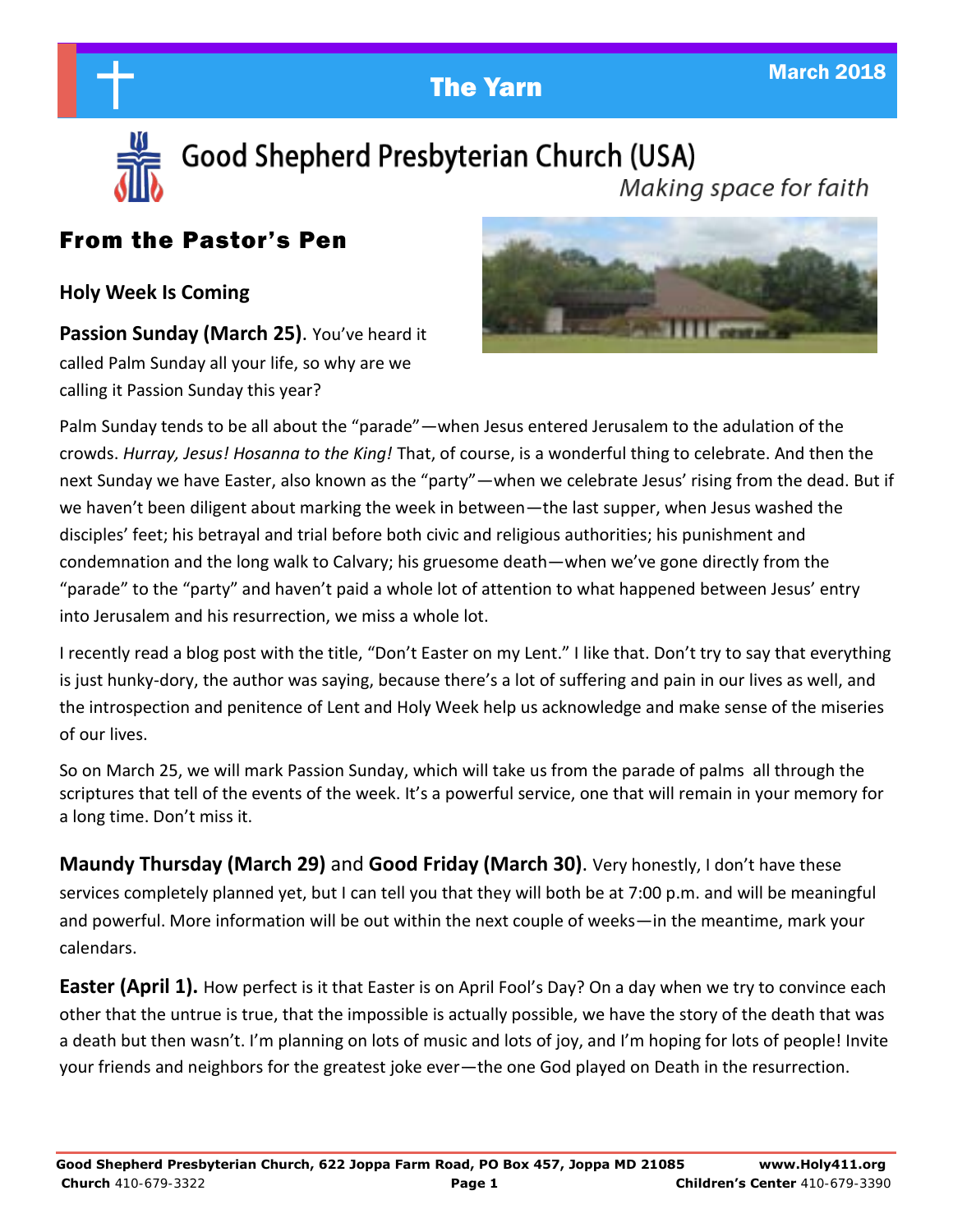## **And Beyond Holy Week!**

**Holy Humor Sunday (April 8).** Stay tuned, and prepare for one of the most joy-filled worship services ever!

**Guest Preacher Jack Hodges (April 22).** While I'm in Ohio for my daughter's bridal shower, the Rev. Jack Hodges, a former presbytery exec from Oregon and now a Baltimore resident, will lead Good Shepherd in worship.

**Evening with Nadia Bolz-Weber (Saturday, April 28).** I've mentioned Rev. Bolz-Weber before. She is the founder of a Lutheran church called House for All Sinners and Saints in Denver. The write-up for this event (sponsored by the Parish Resource Center in Lancaster, PA) says:

Heavily tattooed and often profane, Bolz-Weber takes an unusual approach to church. … A recovering addict, [she] has created a congregation that is open to those struggling with addiction, as well as persons who are uncomfortable in traditional churches.

In other words, she represents the antithesis of who we are at Good Shepherd, and that's why I love reading her books and am looking forward to hearing her speak about her faith journey and her vision for the church of the future.

If you're interested in attending this event in Lancaster, you'll need to purchase your tickets ahead of time. You can call go online to [https://www.eventbrite.com/e/an-evening-with-nadia-bolz-weber-tickets-](https://www.eventbrite.com/e/an-evening-with-nadia-bolz-weber-tickets-37852912079)[37852912079 o](https://www.eventbrite.com/e/an-evening-with-nadia-bolz-weber-tickets-37852912079)r call the Parish Resource Center at (717) 299-1113. Because we are PRC members, through the Susquehanna Parish Ministry Group, tickets for us are \$29 rather than \$35. Once we know who all is going from Good Shepherd, we can arrange to carpool.

| <b>Ushers</b>  | Ushers: |                              | <b>Tellers:</b>   | <b>Readers:</b> |
|----------------|---------|------------------------------|-------------------|-----------------|
|                | Mar. 4  | Petnic, Workman              | Bohns, Kent       | V. Maas         |
| <b>Tellers</b> |         | Mar. 11 Tich, McKemy, Morgan | Starke, Webster   | C. Maas         |
|                | Mar. 18 | Douglas, Webster, Starke     | Pfoutz, Tich      | E. Burns        |
|                |         | Mar. 25 Maas, Wronowski      | PreVatte, Workman | S. Thompson     |
| <b>Readers</b> | Mar. 29 | Maundy Thursday              |                   | D. Barr         |
|                | Mar. 30 | Good Friday                  |                   | S. Baranowski   |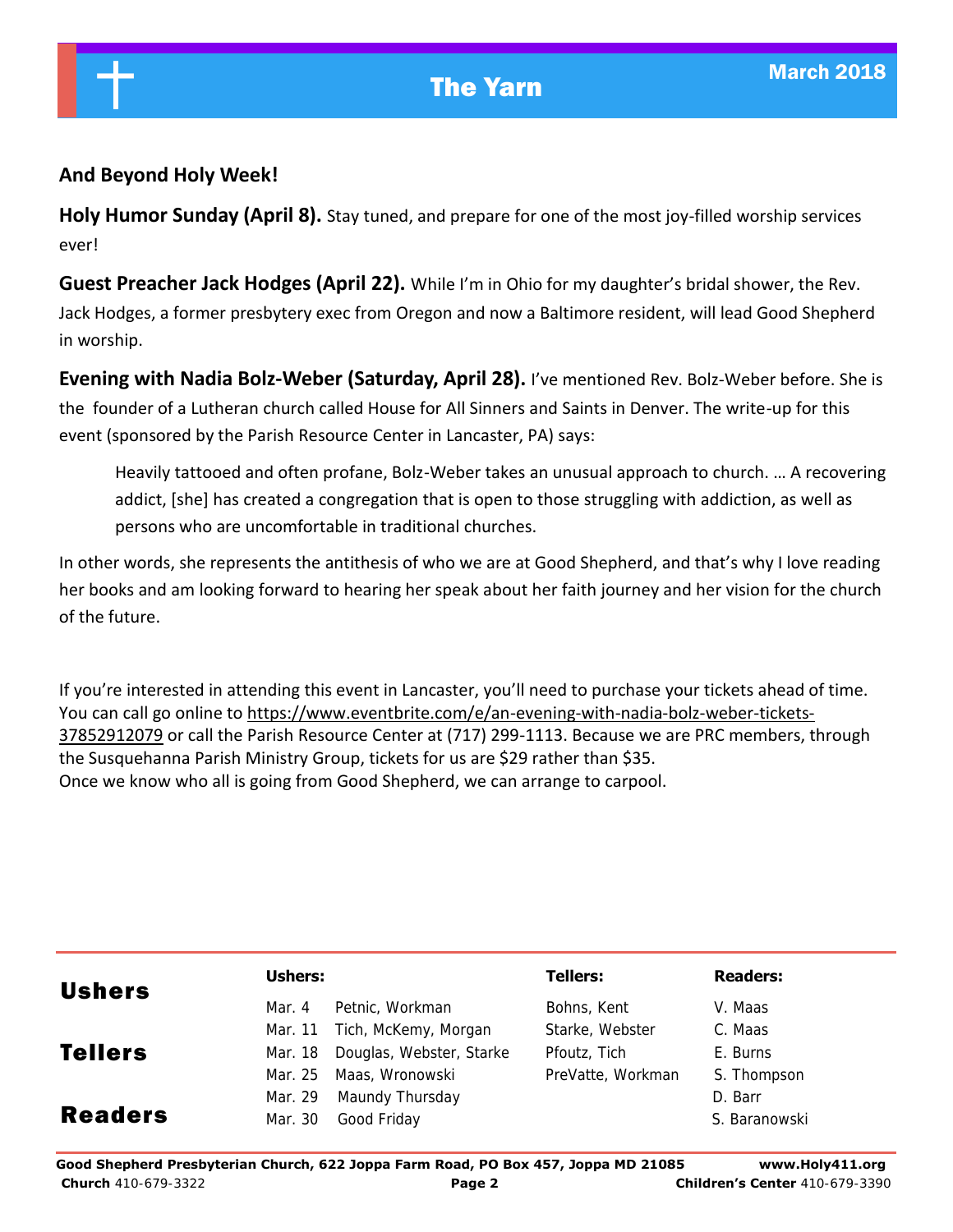

## The Sharing Table

Thanks to all who donated clothing, toiletries, and Valentine **All,**  snacks for our February Sharing Table!

We had more clothing than last year and very little left over at the end.

The women filled 100 Valentine bags and not one was left!

We had more toiletries than ever - lotions, toothpaste,

shampoos,  $etc. - big$  and small – all were grabbed up during our time at Sharing Table.

Please keep this mission in mind during the year so that you can set aside these items for next year.

**GREAT JOB!!!**



 I sincerely cannot thank you enough for your steadfast loyalty to our service dates at The Sharing Table. The tabulation for the day showed 97 guests were served! I'm sure you felt the push, but all in all it was a good day!

 A special thanks to the Women of the Church who made the day very special with the out pouring of clothing items, toiletries and the very special Valentine's Day Gift Bags! I noticed one man who was at the rack for the better part of 30 minutes making his selections. When I last saw him, he was trying on a jacket to which, I assumed, was one of Gary's suits.

 A special thank you to Little Luke Hamlet as well who, like most youngsters his age, was a very enthusiastic helper!

 You made a lot of people happy today and I hope all of you could feel it in your heart of hearts!

Thank you, Bill

## Women's Bible Study—Thursday, March 8, 2018 - 10:00–11:30—Upper Room

**Cloud of Witnesses:** The Community of Christ in Hebrews

**BIBLE STUDY-LESSON 7–** In Community with the Hope of the Future

What does the term Sabbath mean to you?

**READ THE FOLLOWING:** Hebrews 11:1-3; 3:1-19; Psalm 95;

Hebrews 4:1-11 and 6:9-12

**KEY IDEA:** Lesson 7 centers our attention on God's Sabbath rest, where we find hope and support for the future, as well as our current situation.

**PRAYER LEADER:** Delores **HOSPITALITY:** Jo White and Sarah Weich

**CLOUD OF WITNESSES:** Joan Pugh



**BRING A LUNCH**

### **RANDOM ACTS OF KINDNESS**

## Women's Association

## **March 2018 Activities Dates:**

Thursday, March 8 10:00 AM: **Circle Bible Study** Lesson 7 – In Community with the Hope of the Future

**Thursday March 1 and 22 10:00 AM: Pillowcase Dresses** - (bring your lunch)

**Good Shepherd Presbyterian Church, 622 Joppa Farm Road, PO Box 457, Joppa MD 21085 www.Holy411.org Church** 410-679-3322 **Page 3 Children's Center** 410-679-3390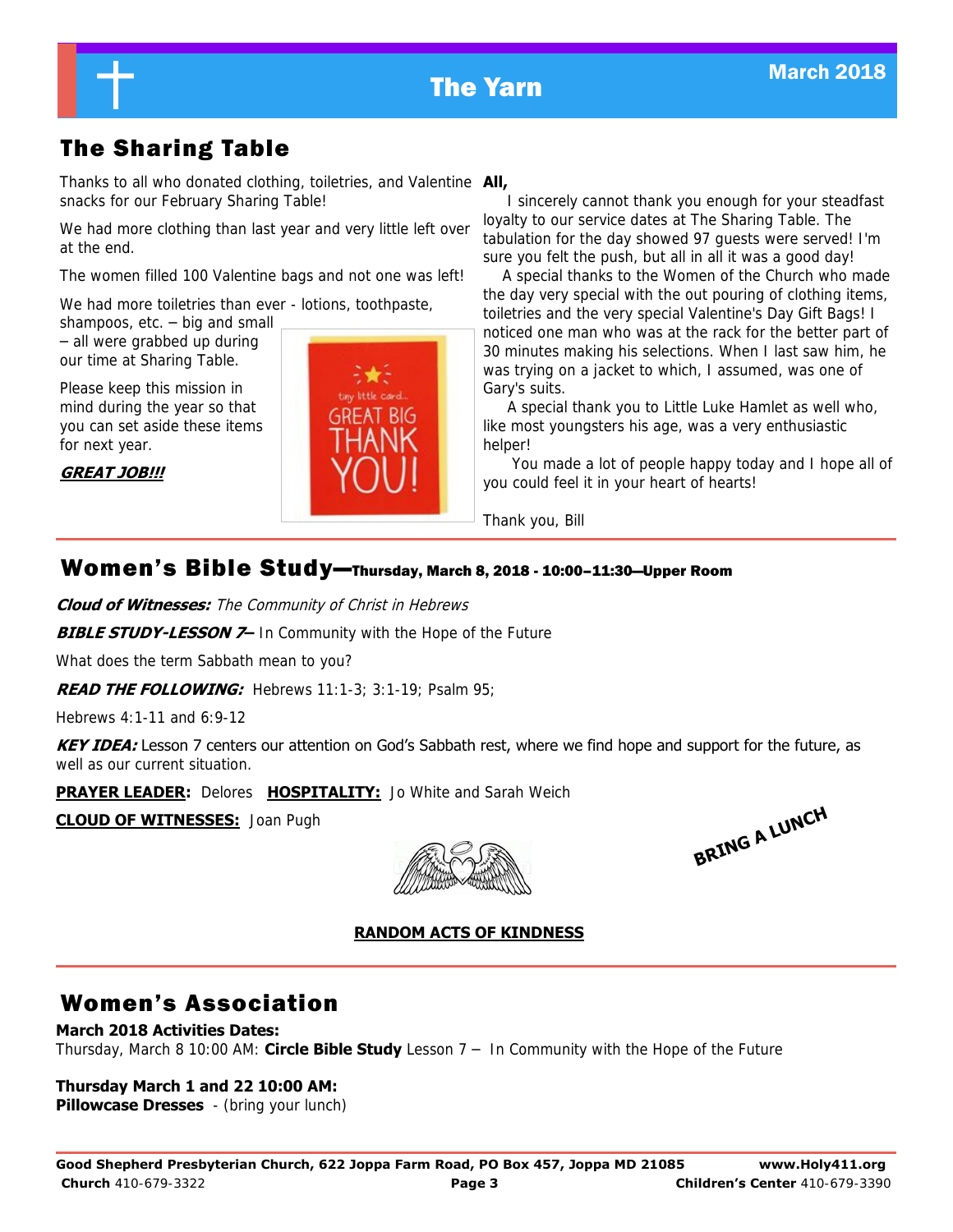

## Facilities Committee needs help!!

The Facilities Committee could use some help with the many needs of the Church including the Children's Center! You don't have to join the Committee, unless of course you wish to do so, however we would greatly appreciate your help with putting down ice melt on slick mornings to help keep the Children's Center and the Church Offices open for business, or just stopping by the Church in the evenings or mornings to ensure no one is starting fires or vandalizing the Church property. In the Spring we will be mulching and planting shrubs. There is also mowing and trimming in the

Spring and Summer or simple building repairs throughout the year.

There are any number of opportunities to be of assistance. Please think about it and if you are ready, willing, and able to help out, see any of the Committee Members which includes Jim Petnic, Mike McKemy, Mike Bohns, Dorothy Burns, Ellie Pfoutz, Wayne Douglas or Gary Workman.

**The Committee thanks you in advance for your consideration.** 

**Blessings, The Facilities Committee** 

## Shepherd's Kids

The month of February found Shepherd's Kids experiencing the theme of love. Children made pipe cleaner hearts and pledged to walk in love during Lent. Our older kids burned lasts year's palms to make ashes for Ash Wednesday. We talked about pretzels of all things—folding our hands in prayer (in the shape of a pretzel).

March 14 and 21 we will center on Holy Week. We will read a story about a special donkey and begin making Resurrection Eggs.

**See you!!!!! MARCH 14 and 21.** 



## Deacons

Winds of March, we welcome you, There is work for you to do, Work and play and blow all day, Blow the winter cold away.

Good Shepherd is always busy with work and play. We ended a busy February with a successful Movie Night. Thank you to everyone who participated. We had approximately 38 in attendance. The popcorn was popped, the hot dogs hot, and the fellowship could not be topped.

### **Next up** - **Saturday, March 31st. 10:00 a.m. ANNUAL EASTER EGG HUNT**

The Women's Group and friends will be filling the eggs this month. We are asking for the following, if you **wish** to contribute:

Wrapped candy for the eggs

Refreshments for the reception, cookies, brownies, drinks

Small prizes, bubbles, craft items, play dough, etc.

(Deacons will assist with prizes)



As you know this event is well attended by the community and the children are eagerly awaiting the egg hunt! All are invited to participate. Should you have any questions please see Jane Workman or Chris Bohns

## **SAVE THE DATE - SPRING FLING MAY 12TH**

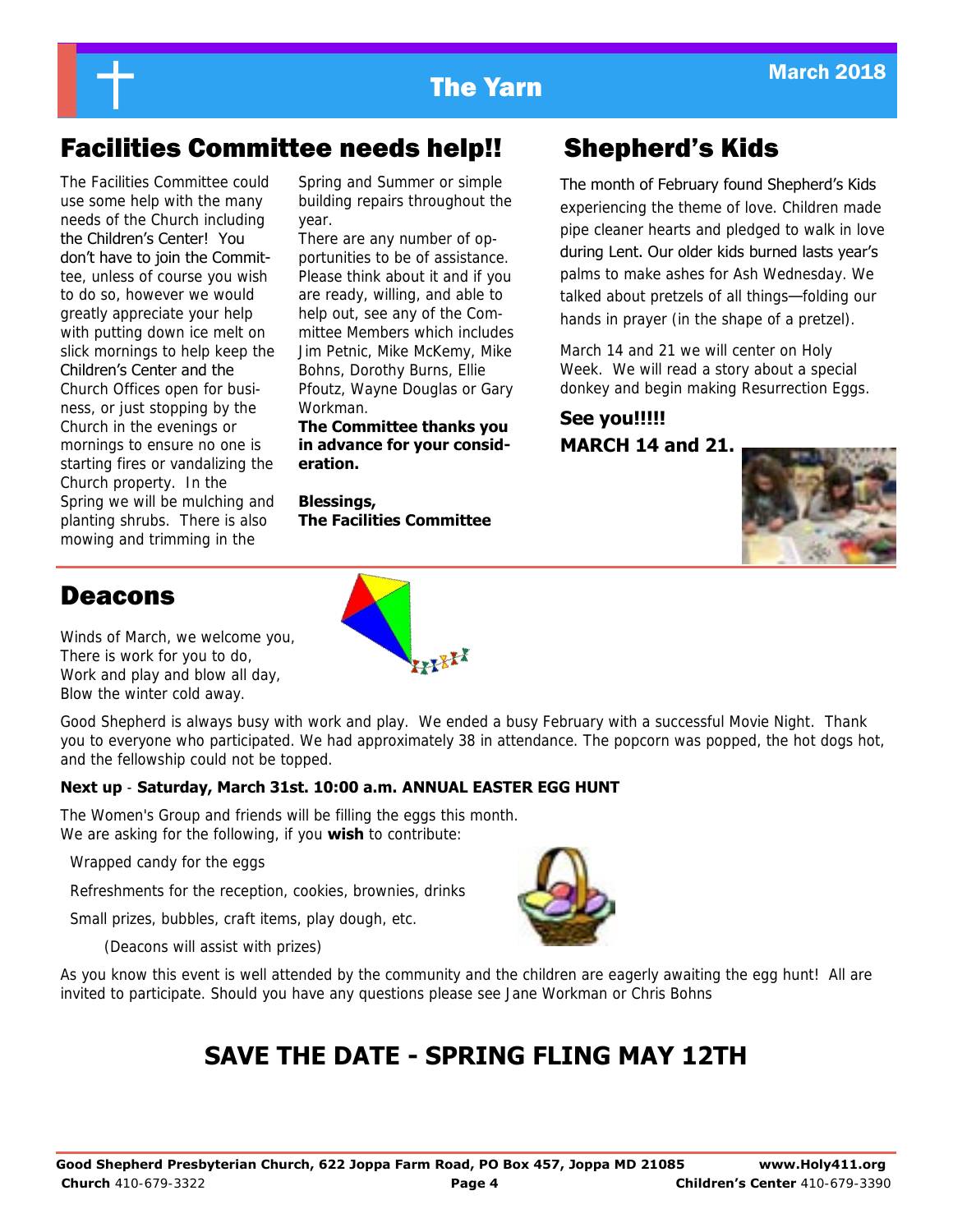### Inside Story Headline



## CONGREGATION GATHERING FOR NEW MINISTER GOING STRONG

Thanks to Delores Barr for coving at the organ when I am away. Delores brings a wonderful spirit and is always willing to jump in and help.

Farrell

## Thank You Prayer List

Philip Pugh, Wayne Weich, Diana Ciccotelli, Rodger & Vyona Bultena, Ed Matthai, Suzy Phillips, Dr. Whiteford, Steve Rapley, Jenna & Seaver Shunk, Kim Blosse, Jeanette & Frank Ford, Jack Flick, Beckie Penn, Anita Barrett, Paul Neal, Kathy, Charles Simon, April, Charlie Poss, Joe Marsheck, Frances Kowalski, Aisha Ramirez, Erica, Jennifer Rakas



### **gsprayers@juno.com**

## Coffee Hours

- **04 Mar...**coffee hour as usual
- **11 Mar...**coffee hour as usual
- **18 Mar...**coffee hour as usual
- **25 Mar...**NO COFFEE HOUR Palm Sunday
- **01 Apr**...NO COFFEE HOUR Easter

## **ELDERS: Officers**

## **DEACONS:**

Becky McKemy Clay Maas Redet Fiseha Norma Webster **Elaine Tich** Ashley Andrews Susan Luu Chris Bohns Chris Hohns Allen Wronowski

**Class of 2018 Class of 2019 Class of 2020** Gary Workman Sounghee Baranowski Cindy PreVatte Mary Kaye Kent **Hazel Morgan** Ellie Pfoutz Jerry Tich **Gail Wronowski** Farrell Maddox

# **Class of 2018 Class of 2019 Class of 2020**

## Lynn Villa **Mike Bohns** Mike Bohns Valerie Davis